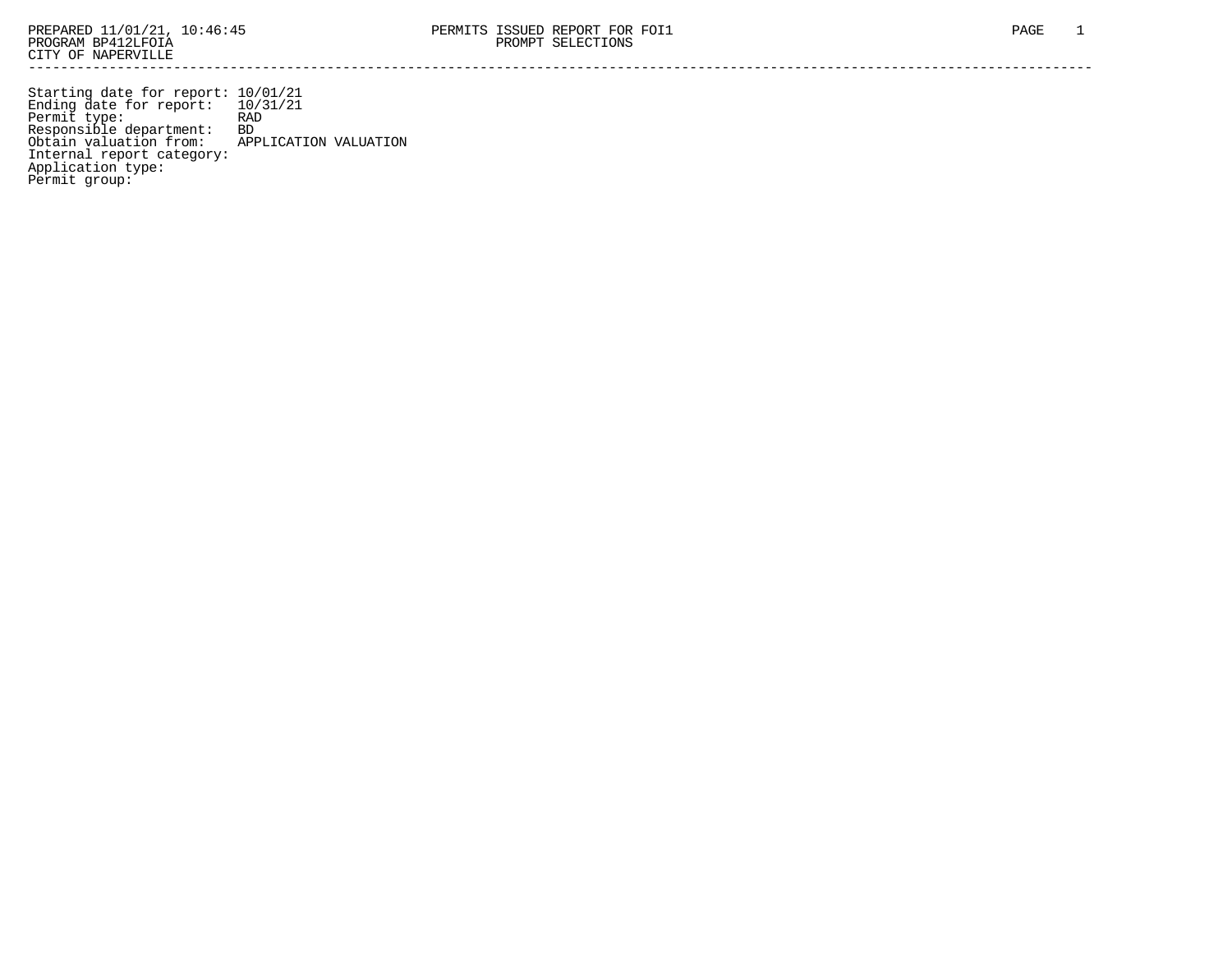## PREPARED 11/01/21, 10:46:45 PERMITS ISSUED REPORT PAGE 1<br>PROGRAM BP412LFOI1 PROGRAM PROGRAM BP412LFOI1 PROGRAM BP412LFOI1 10/01/21 THRU 10/31/21 CITY OF NAPERVILLE **Example 20** CITY OF NAPERVILLE PERMIT TYPE - RAD ROOM ADDITION OBTAINED VALUATION FROM APPLICATION VALUATION

| APPLICATION APPLICATION TYPE AND DESCRIPTION<br>DATE<br>VALUATION                                                                                                                                                                                                                                | Parcel Number<br>Alternate ID Code        | PROPERTY OWNER/<br>CONTRACTOR                                                              |
|--------------------------------------------------------------------------------------------------------------------------------------------------------------------------------------------------------------------------------------------------------------------------------------------------|-------------------------------------------|--------------------------------------------------------------------------------------------|
| 21-00000804 RAD RES ADDITIONS (NEW SQ FTG)                                                                                                                                                                                                                                                       | 341 S RIVER RD                            |                                                                                            |
| $\frac{3}{17/21}$<br>\$94000<br>Contractor #: 630-917-0467                                                                                                                                                                                                                                       | D-07144130220000N579 -82 J.W. RENOVATIONS |                                                                                            |
| STRUCTURE - 000 000 2ND STORY ADDITION/WATER SRV UPGRADE<br>PERMIT TYPE - RAD 00 ROOM ADDITION                                                                                                                                                                                                   | ISSUE DATE<br>10/06/21                    | SUBCONTRACTOR(S)<br>A&E ROOFING<br>B.W. EDWARDS ELECTRICAL, LLC<br>ARCO PLUMBING & HEATING |
| 21-00002193 RAD RES ADDITIONS (NEW SO FTG)<br>1029 ANNE RD                                                                                                                                                                                                                                       |                                           |                                                                                            |
| $--------- 5/20/21$ \$50000<br>Contractor #: 630-637-9492                                                                                                                                                                                                                                        |                                           | D-08184180230000N418 -86 FISCHER BUILDING & REMODELING                                     |
| STRUCTURE - 000 000 PORCH ADDITION<br>PERMIT TYPE - RAD 00 ROOM ADDITION<br>-----------                                                                                                                                                                                                          |                                           |                                                                                            |
| 21-00002354 RAD RES ADDITIONS (NEW SO FTG)                                                                                                                                                                                                                                                       | 1016 ELIZABETH AV                         |                                                                                            |
| $---------$ 5/27/21 \$375000<br>Contractor #: 773-677-1771                                                                                                                                                                                                                                       |                                           | D-08184200070000N418 -86 BEST OUALITY BUILDER                                              |
| STRUCTURE - 000 000 ROOM ADDITION<br>PERMIT TYPE - RAD 00 ROOM ADDITION                                                                                                                                                                                                                          |                                           | ANROM INC<br>GLOWA, STEFAN                                                                 |
| ------------<br>21-00003382 RAD RES ADDITIONS (NEW SQ FTG)                                                                                                                                                                                                                                       | 880 APPOMATTOX CR                         |                                                                                            |
| $------ 7/21/21$ \$100000<br>Contractor #: 630-640-8503                                                                                                                                                                                                                                          |                                           | D-07251050190000N75 -128 S. DIRILTEN BUILDERS                                              |
| $\begin{tabular}{llllllll} \texttt{STRUCTURE} & - & 000 & 000 & BEDRoom/BATH & OVER EXISTING & GARAGE & & & ISSUE & DATE & & & & SUBCONTRACTOR(S) \\ \texttt{PERMIT TYPE} & - & \texttt{RAD} & 00 & \texttt{ROM ADDITION} & & & & & & 10/26/21 & & & & & & LITTLE & ELECTRICAL \\ \end{tabular}$ |                                           | LITTLE ELECTRICAL CONTRACTORS<br>ACOSTA EXTERIORS                                          |
| ----------<br>21-00003553 RAD RES ADDITIONS (NEW SQ FTG) 256 MILLCREEK LN                                                                                                                                                                                                                        |                                           |                                                                                            |
| $---------$ 7/30/21 \$175000<br>Contractor #: 630-364-3669                                                                                                                                                                                                                                       |                                           | D-08202170090000N1265-103 REDSTART CONSTRUCTION                                            |
| STRUCTURE - 000 000<br>PERMIT TYPE - RAD 00 ROOM ADDITION                                                                                                                                                                                                                                        |                                           |                                                                                            |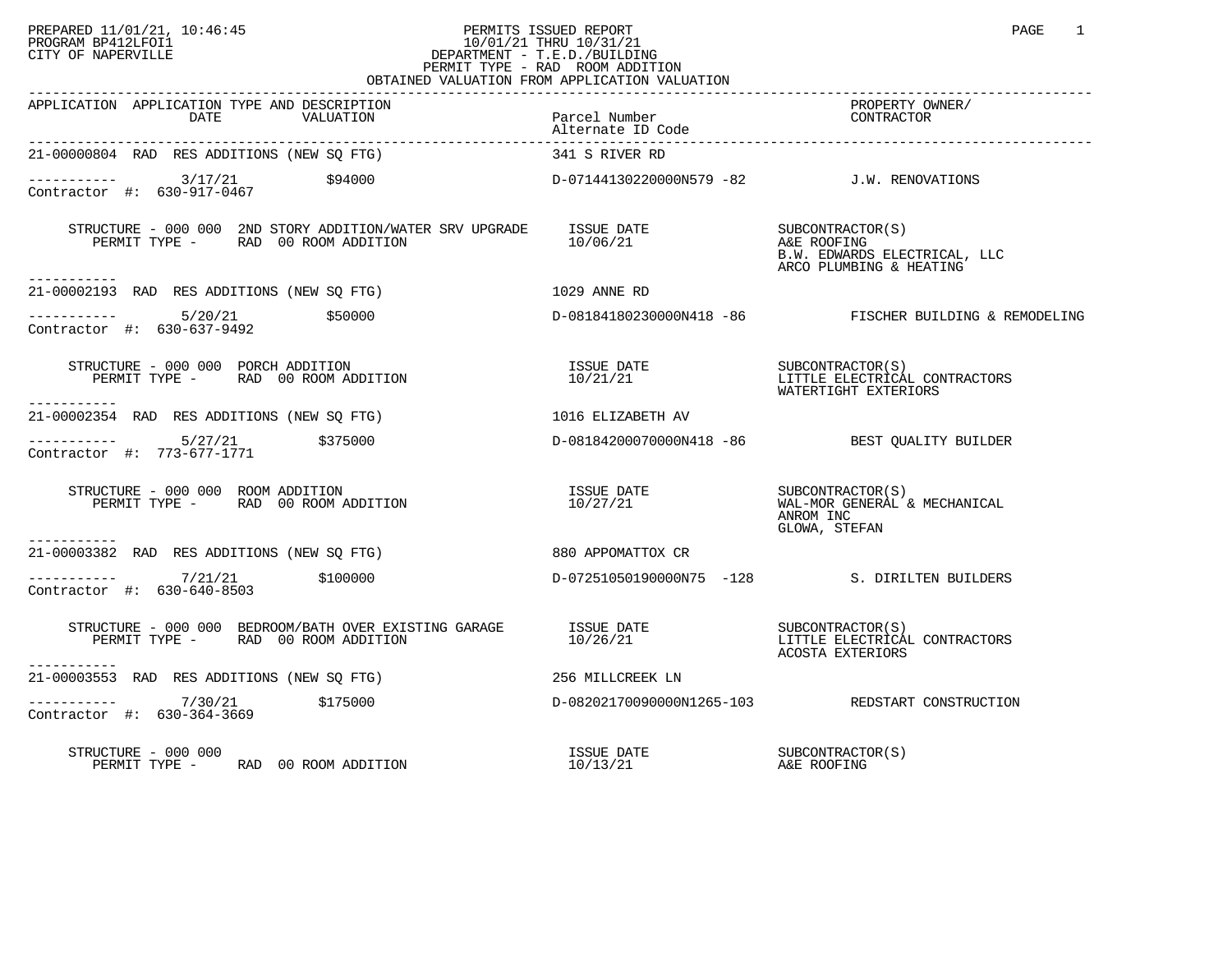## PREPARED 11/01/21, 10:46:45 PERMITS ISSUED REPORT PAGE 2<br>PROGRAM BP412LFOI1 PROGRAM PROGRAM BP412LFOI1 PROGRAM BP412LFOI1 10/01/21 THRU 10/31/21 CITY OF NAPERVILLE **Example 20** CITY OF NAPERVILLE PERMIT TYPE - RAD ROOM ADDITION OBTAINED VALUATION FROM APPLICATION VALUATION

| APPLICATION APPLICATION TYPE AND DESCRIPTION<br>DATE<br>VALUATION                                                          | Parcel Number                                            | PROPERTY OWNER/<br>CONTRACTOR                                                                   |
|----------------------------------------------------------------------------------------------------------------------------|----------------------------------------------------------|-------------------------------------------------------------------------------------------------|
| 21-00003553 (CONTINUED)                                                                                                    |                                                          |                                                                                                 |
| -----------                                                                                                                |                                                          | A B S ELECTRIC<br>KPS PLUMBING                                                                  |
| 21-00003930 RAD RES ADDITIONS (NEW SQ FTG)                                                                                 | 555 STANHOPE CT                                          |                                                                                                 |
| $--------$ 8/24/21 $\frac{1}{273394}$<br>Contractor #: 847-436-4825                                                        |                                                          | D-08323030130000N111 -177 ENVY HOME SERVICES-ARLINGTON                                          |
| STRUCTURE - 000 000<br>PERMIT TYPE - RAD 00 ROOM ADDITION                                                                  |                                                          |                                                                                                 |
| 21-00004001 RAD RES ADDITIONS (NEW SO FTG)                                                                                 | 1911 NUTMEG LN                                           |                                                                                                 |
| $--------$ 8/26/21 \$111171<br>Contractor #: 630-966-8545                                                                  |                                                          | D-08284180090000N693 -150    UNLIMITED FIRE RESTORATION INC                                     |
| STRUCTURE - 000 000 2021 TORNADO DAMAGE<br>PERMIT TYPE - RAD 00 ROOM ADDITION                                              | ISSUE DATE SUBCONTRACTOR(S)<br>10/06/21 MDS ELECTRIC INC | UNLIMITED FIRE RESTORATION INC                                                                  |
| ------------<br>21-00004058 RAD RES ADDITIONS (NEW SQ FTG)                                                                 | 724 THORNAPPLE DR                                        |                                                                                                 |
| $\begin{array}{cccc}\n - & - & - & - & - - \\ \text{Contractor} & +: & 224 - 283 - 0841 & & \text{$>$550000$} \end{array}$ | D-07234010100000N191 -112 BELFOR USA GROUP               |                                                                                                 |
| STRUCTURE - 000 000<br>PERMIT TYPE - RAD 00 ROOM ADDITION<br>-----------                                                   | ISSUE DATE<br>10/13/21                                   | SUBCONTRACTOR (S)<br>MDS ELECTRIC INC<br>JC & SONS PLUMBING AND DRAIN<br>R CELESTE CONSTRUCTION |
| 21-00004136 RAD RES ADDITIONS (NEW SO FTG)                                                                                 | 1608 ESTATE CR                                           |                                                                                                 |
| $--------$ 9/02/21<br>Contractor #: 312-957-7445                                                                           |                                                          | D-08284120570000N464 -150 1ST CHOICE SOLUTIONS                                                  |
| STRUCTURE - 000 000<br>PERMIT TYPE - RAD 00 ROOM ADDITION                                                                  |                                                          | JB ELECTRIC<br>SSE MECHANICAL INC                                                               |
| -----------<br>21-00004328 RAD RES ADDITIONS (NEW SO FTG)                                                                  | 908 W JEFFERSON AV                                       |                                                                                                 |
| -----------     9/15/21<br>\$50400<br>Contractor #: 630-355-2118                                                           | D-07133150450000N539 -83                                 | SHIFFLER BUILDERS INC                                                                           |
|                                                                                                                            |                                                          |                                                                                                 |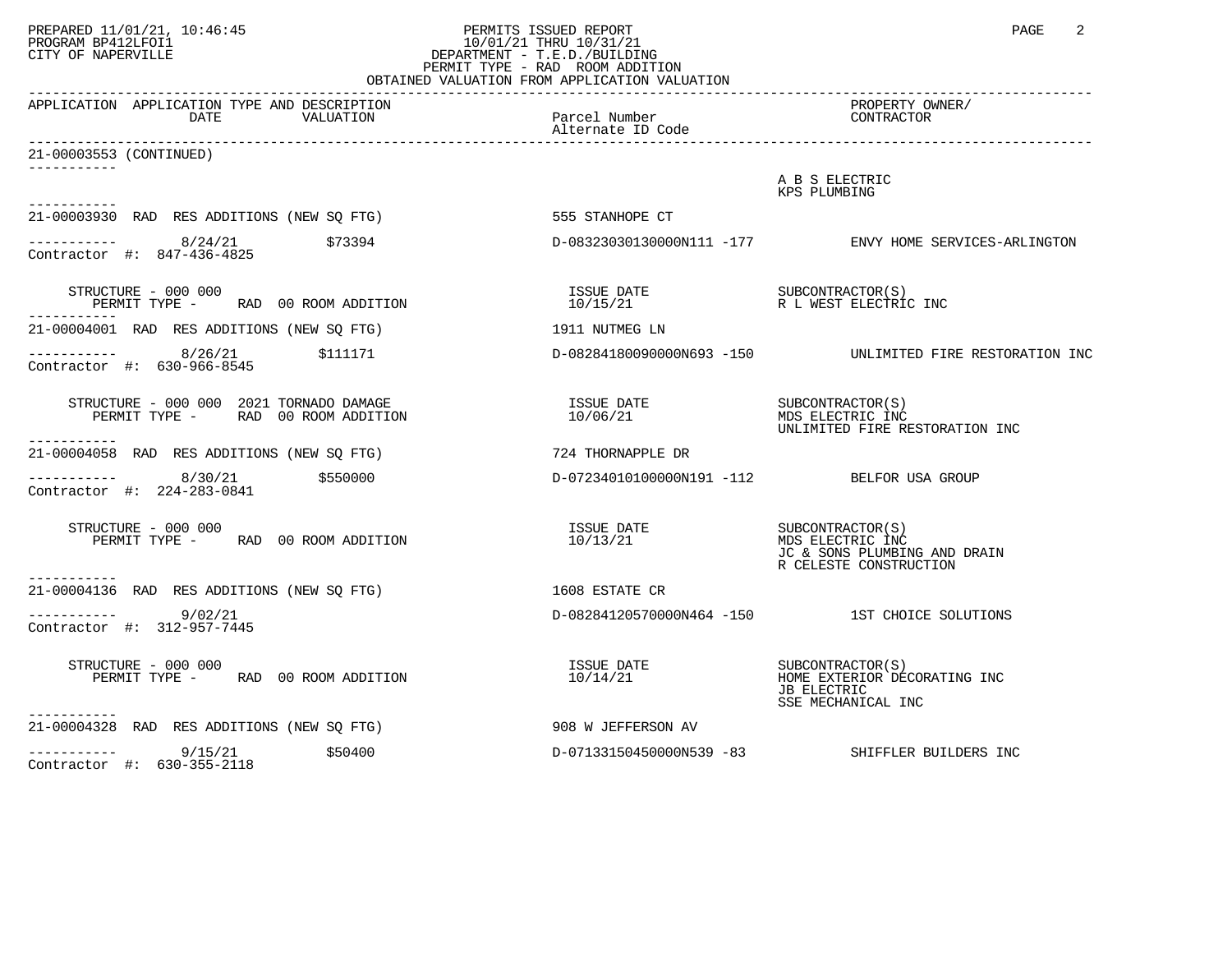## PREPARED 11/01/21, 10:46:45 PERMITS ISSUED REPORT PROGRAM BP412LFOI1 PAGE 3<br>PROGRAM BP412LFOI1 10:46:45 PAGE 10/01/21 THRU 10/31/21<br>CITY OF NAPERVILLE PROGRAM BP412LFOI1 10/01/21 THRU 10/31/21 CITY OF NAPERVILLE **Example 20** CITY OF NAPERVILLE PERMIT TYPE - RAD ROOM ADDITION

|                                                                                   | OBTAINED VALUATION FROM APPLICATION VALUATION |                                                                                       |
|-----------------------------------------------------------------------------------|-----------------------------------------------|---------------------------------------------------------------------------------------|
| APPLICATION APPLICATION TYPE AND DESCRIPTION<br>DATE<br>VALUATION                 | Parcel Number<br>Alternate ID Code            | PROPERTY OWNER/<br>CONTRACTOR                                                         |
| 21-00004328 (CONTINUED)<br>-----------                                            |                                               |                                                                                       |
| STRUCTURE - 000 000 FRONT PORCH ADDITION<br>PERMIT TYPE - RAD 00 ROOM ADDITION    | ISSUE DATE<br>10/06/21                        | SUBCONTRACTOR(S)<br>PENNA ELECTRIC<br>A R BOHR ROOFING LLC                            |
| ------------<br>21-00004356 RAD RES ADDITIONS (NEW SQ FTG)                        | 2056 COBBLEBROOK LN                           |                                                                                       |
| $\frac{9}{17/21}$ \$141662<br>Contractor #: 312-957-7445                          |                                               | D-08284190370000N693 -150 1ST CHOICE SOLUTIONS                                        |
| STRUCTURE - 000 000 TORNADO RELATED REPAIRS<br>PERMIT TYPE - RAD 00 ROOM ADDITION | ISSUE DATE<br>10/22/21                        | SUBCONTRACTOR(S)<br>HOME EXTERIOR DECORATING INC<br>JB ELECTRIC<br>SSE MECHANICAL INC |
| -----------<br>21-00004456 RAD RES ADDITIONS (NEW SQ FTG)                         | 1436 CHELSEA LN                               |                                                                                       |
| ___________<br>9/23/21<br>\$50627<br>Contractor #: 630-966-8545                   |                                               | D-08283160050000N1336-149 UNLIMITED FIRE RESTORATION INC                              |
|                                                                                   |                                               | SUBCONTRACTOR(S)<br>MDS ELECTRIC INC<br>WKU PLUMBING SERVICE                          |
| ------------<br>21-00004538 RAD RES ADDITIONS (NEW SQ FTG)                        | 1960 NUTMEG LN                                |                                                                                       |
| $--------- 9/28/21$ \$134327<br>Contractor #: 630-685-5300                        |                                               | D-08284190160000N693 -150 LEADS CONSTRUCTION CO                                       |
| STRUCTURE $-000000$ TORNADO RELATED REPAIRS<br>PERMIT TYPE - RAD 00 ROOM ADDITION | ISSUE DATE SUBCONTRACTOR(S)<br>10/19/21       | A.W. OPEL PLUMBING COMPANY<br>MKJ ROOFING INC<br>A-1 CONSTRUCTION OF ILLINOIS I       |
| ------------<br>21-00004694 RAD RES ADDITIONS (NEW SQ FTG)                        | 2055 STEEPLEBROOK CT                          |                                                                                       |
| $------ 10/06/21$<br>\$51874<br>Contractor #: 224-240-6981                        |                                               | D-08284171040000N693 -150 SERVICE MASTER DSI                                          |
| STRUCTURE - 000 000<br>PERMIT TYPE - RAD 00 ROOM ADDITION                         | ISSUE DATE<br>10/20/21                        | SUBCONTRACTOR(S)<br>A & B EXTERIORS<br>DEE PLUMBING<br>FLOYD'S ELECTRICAL INC         |
| ----------<br>21-00004714 RAD RES ADDITIONS (NEW SQ FTG)                          | 1908 NUTMEG LN                                |                                                                                       |
| 10/07/21 \$100000<br>-----------<br>Contractor #:                                 | D-08284190030000N693 -150                     | OWNER/CONTRACTOR                                                                      |